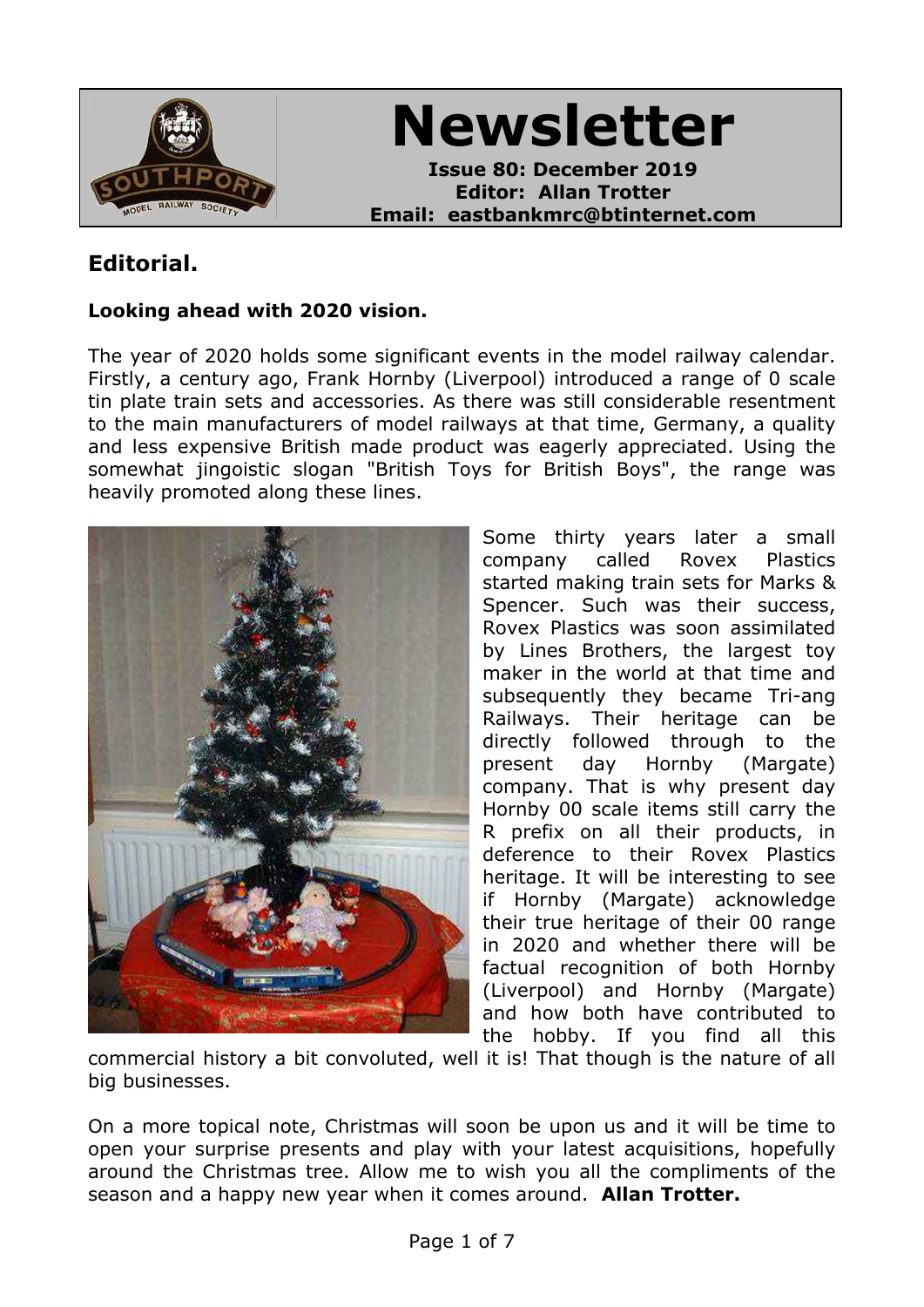## **Events Diary.**

Tue 17th Dec SMRS Christmas social event, 19:00 Clubroom. Thu 19th Dec SMRS Committee Meeting, 10:30, Clubroom.

## **Chairman's Report.**

No report submitted.

## **Secretary's Report.**

Well it has been quite an eventful month! I returned from our rather lengthy African Odyssey including surviving flying into and out of Addis Ababa by Ethiopian Airways and a flight on a four seat Cessna the length of Malawi, which like our big Volvo didn't like to start when hot and was immediately thrown into the hurly burly of organising the remaining details of the exhibition and implementing the advertising programme as well as keeping the Spacehive programme rolling on.

Fortunately, it all worked out well, and the exhibition was judged an all-round success with good attendance, happy exhibitors and positive remarks from our visitors. I am sure that our Chairman will be thanking everybody for their hard work, and especially for our "newer" members who worked like Trojans and made life easier for everybody. Also a special welcome to all the new members who have joined us in the last few weeks.

Spacehive contributions continue to climb and the Committee are now very confident that our total will be reached in time and that Sefton Council will be giving us a substantial contribution, but don't let that prevent your friends from joining in, the more the merrier. In the New Year we will be moving into the next phase of fundraising via a National Heritage Lottery Fund bid to pay for our storyboards. As Secretary, I am especially grateful to John Howard for kindly offering to take minutes of our Committee Meetings and to circulate these same. I am sure that you will agree that these have been written in a very professional style and put my efforts to shame. I appreciate John's willingness to take this on, especially whilst I have been very busy with the exhibition and the Spacehive Project.

We have also acquired a Facilities Manager, following the kind offer from Colin Hardwick, who is going to help us to keep the clubroom in order. I am sure that Colin will remind you that your Mum and Dad do not look after the clubroom and especially the kitchen and you need to TIDY YOUR ROOMS and CLEAN YOUR CUPS!

As Christmas gets closer, there is a date for your diary. Previously we have had a party at the clubroom on the last Friday evening before Christmas but as we now no longer meet on Friday evenings, the Committee has decided to hold this event on Tuesday 17th December from 19:30. You are welcome to bring your other halves and a festive evening in our cosy Victorian Parlour will follow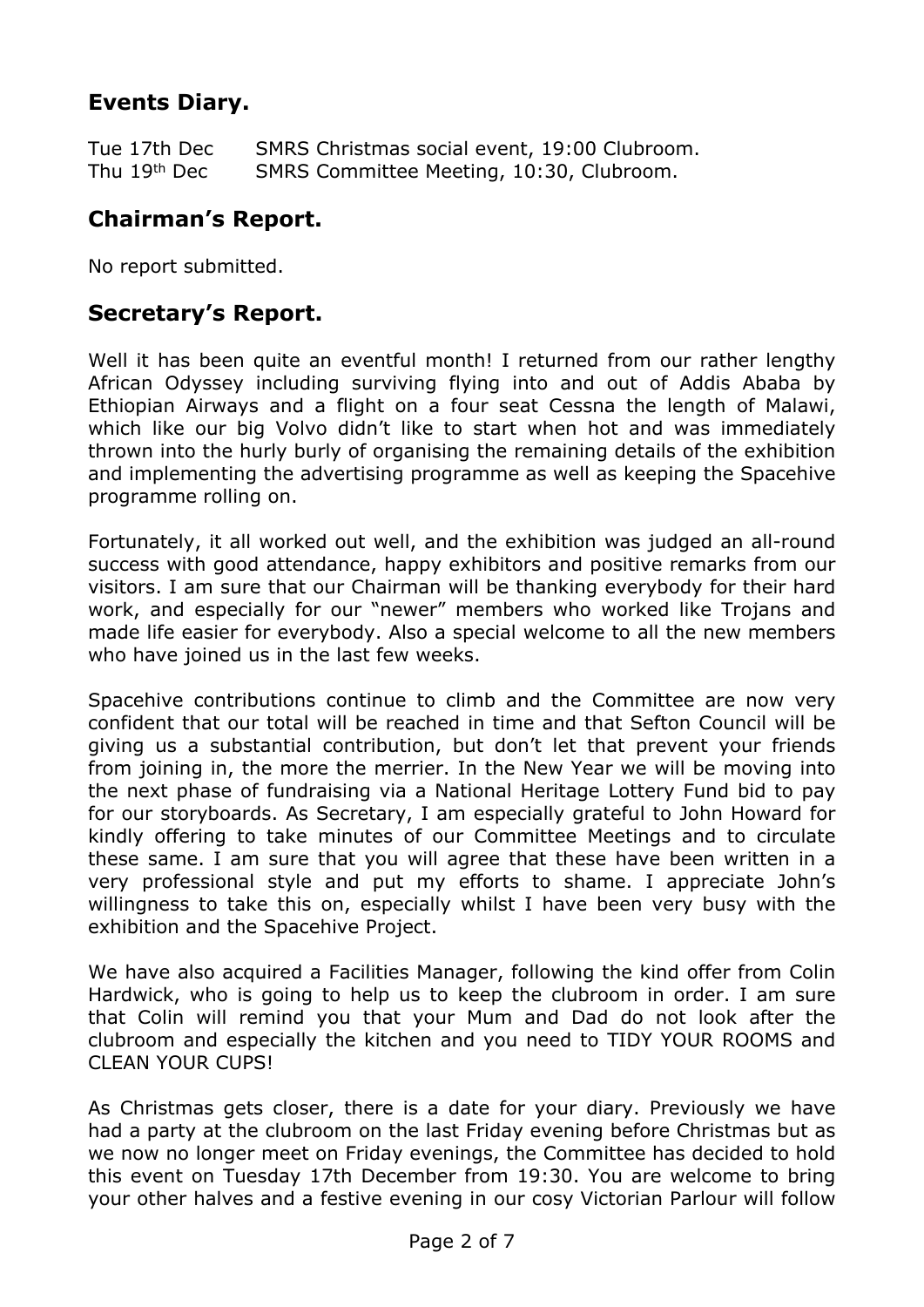with a nice open fire. Some eats and drinks and a programme which is yet to be finalised and which may include a ghost story, a slide show from members and possibly a quiz and other entertainments.

Hence please could you respond to the Secretary at [drjimford@btinternet.com](mailto:drjimford@btinternet.com) by sending me your choice of slides taken during this year of SMRC events or your railway visits or anything else which you might wish to share. Around 12 slides from each contributor would be ideal but if you have more than this, please feel free to send them. Please send them by Saturday 7th December if at all possible so that your Secretary can fit them into a PowerPoint Presentation.

I would also be grateful for offers from members to bring some items of food and drink on the night. We all enjoy mince pies, but we can only eat so many do need some alternatives and the Mr Kipling Bakewell Tarts seem a popular choice as do chocolate biscuits and chocolates. Savouries too are needed and if anybody is willing to produce some sandwiches they would go down well, as would some large bags of crisps and tortillas.

On the drinks front it is a good idea to bring what you like to drink. Anyway, please send offers of catering contributions to myself at the above e-address so that I can co-ordinate and make sure that we have a reasonable spread. And let me be the first to wish you all a very Merry Christmas and I hope that your Elves pay a visit to the Traders at Manchester Exhibition! **Jim Ford.**

## **Where's Allan?**

As usual, Tony Kuivala was the first and only person to respond. Tony stated:

*"My first guess would have been Southport in North Carolina but the clues suggests otherwise so I'll hazard guess as Southport in New York State, on coast North East of New York. When we went to Yankee Stadium in 2016 from Grand Central Terminal, Peter Mills mentioned that there was a commuter line out North East to New Haven".*

Close but no cigar. You have the general location right and you followed the clues well but unfortunately you are on the wrong side of the state line between New York State and Connecticut. This Southport which is on the Grand Central Terminal to New Haven line is actually in Connecticut.

Following on from the theme in November, another slightly different "Where's Allan" for you. Again the location is obvious, just look at the Station name but this is not the Glasgow Strathclyde that most of you are familiar with but elsewhere, a very long way away. There are some similarities between the two Glasgow's. Immediately on alighting from the train, the gallant traveller is presented with a surfeit of saloon bars, diners and watering holes. Oh, and of course it's damp and raining. You may find it of assistance locating this Glasgow if you consult an Amtrak schedule for the Chicago to Seattle Empire Builder. "Where am I?"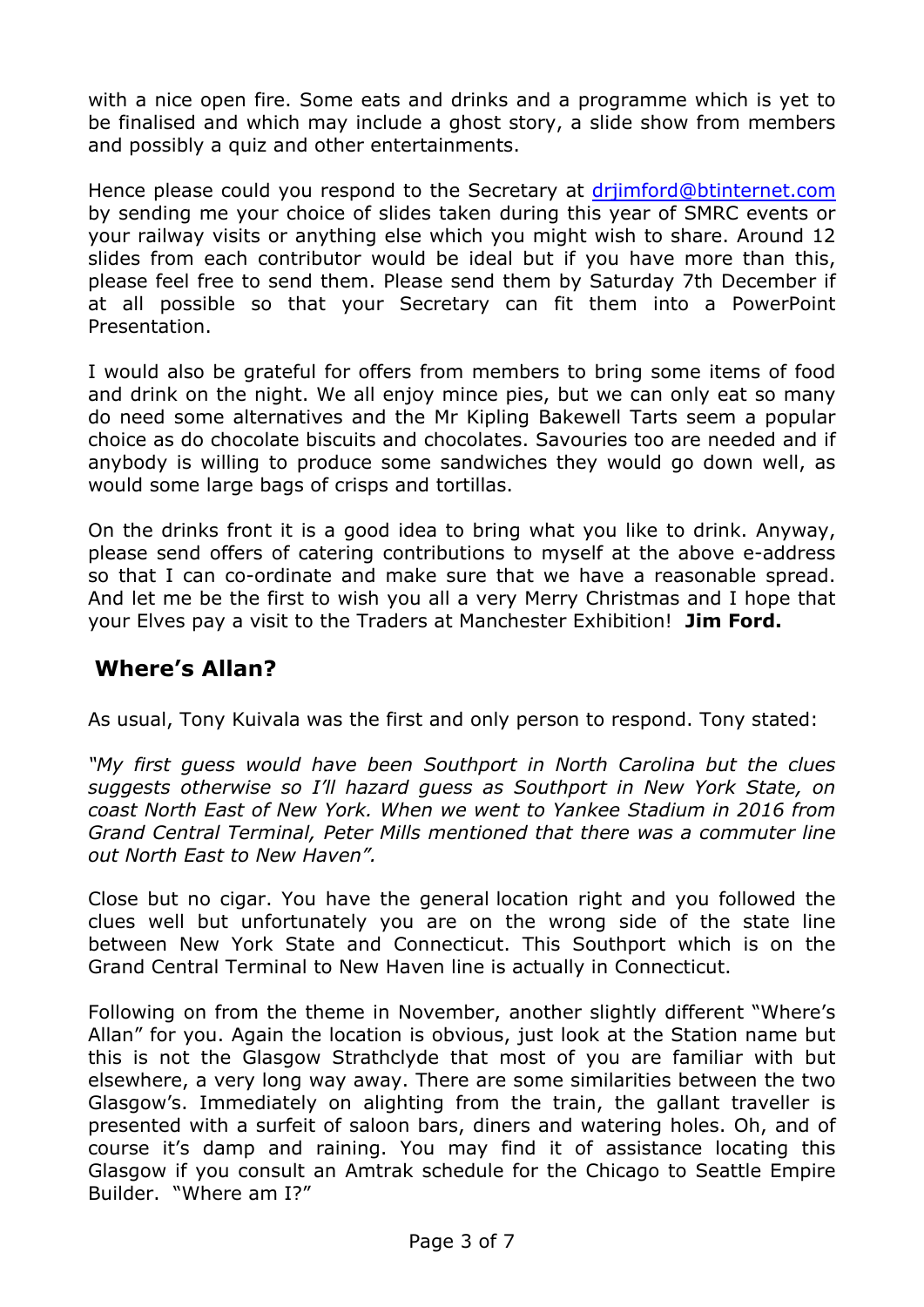

#### **Members Miscellanea.**

#### **Rolling Stock Box.**



Like all of us over the years I've collected large amount of model railway rolling stock and over recent years, I have made efforts to reduce in size of my collection and concentrate on the areas that I want to model and get rid of the stuff I have bought that doesn't fit in. I'm pleased to say that I have been successful in reducing my collection and this is funded a steady conversion to DCC as each sound card and chip is over £100. However I have always hated the fact that I had to keep all my running stock in its respective boxes which take up an enormous amount of room and took an age to get out play with and then put back, every time, slightly increasing damage to the cardboard boxes. Now that I have Loch Syd on the Exhibition circuit, I wanted something that

I could keep my stock in neatly stored. Get rid of all the boxes cluttering up my modelling room and make setting up and swapping stock on my layout at Exhibitions much easier.

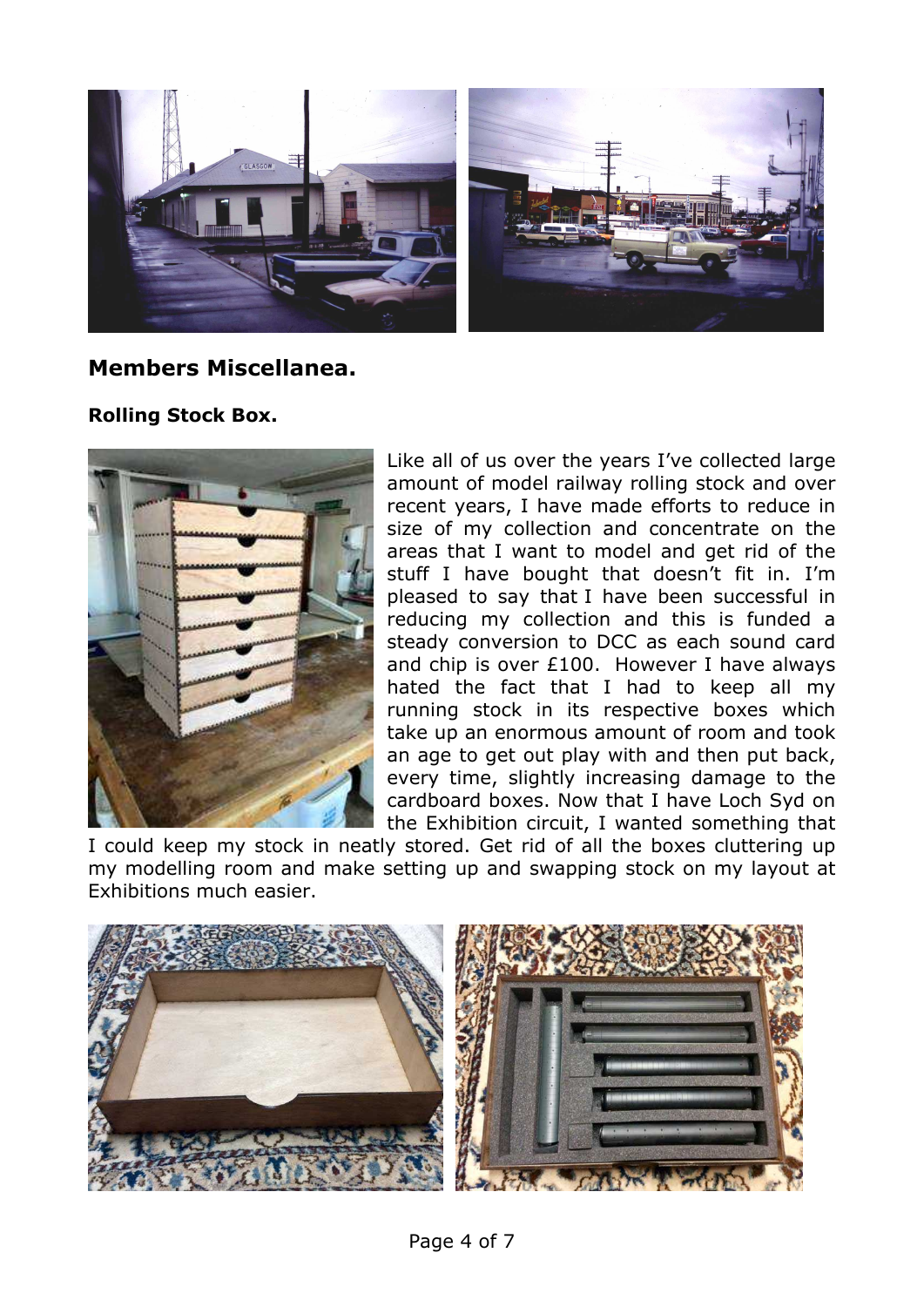

I was visiting a friend's house in Linlithgow with Chris some months ago when a copy of the railway modeller was passed over. My friend passed it to me to read because there were two articles on Scottish layouts in it. After I had read through the magazine I always have a look at the adverts to see what I can be tempted with etc. At the back there is a glossy advert advertising stock box/cabinet made from laser cut plywood. I must admit, it looks good it was made up of five drawers that could take inserts to put your stock in. Like a lot of these things, it's expensive for what it is, but on the flip side, it's probably better than I could produce myself. So when I returned home, I found the website and looked at the various options, one of which was five drawers at a cost of just over £120. As I say it does sound

expensive but I was still reasonably. Keen to purchase one, as I previously said, it's far better than anything that I could realistically produce. I looked at the website and it also gave an additional postage and packing of £35. This I cannot believe and I was to be honest quite astounded that you are charging almost a third extra just to post the product to me. I emailed the manufacturer to query this to make sure I got it was correct and to find out if there is a much less expensive and realistic way to send the product to me.



Much to my surprise the response was this is the price that we are getting from our couriers. I even asked about Royal mail but they only use carriers like TNT. I Phone Tim back to confirm this information and I told him I would not be purchasing their product at this outrageous price of £35 for postage and packing. I considered this to be daylight robbery. At least Dick Turpin had the decency to wear a mask.

The following week I was down at my local model railway club in Barrow and I just happened to mention my experiences to a fellow member and how disappointed I was about the whole episode. I was pointing the direction of one of the other members there. I explained what had happened and what I wanted. He gave

me an email address and he suggested I email the company stating my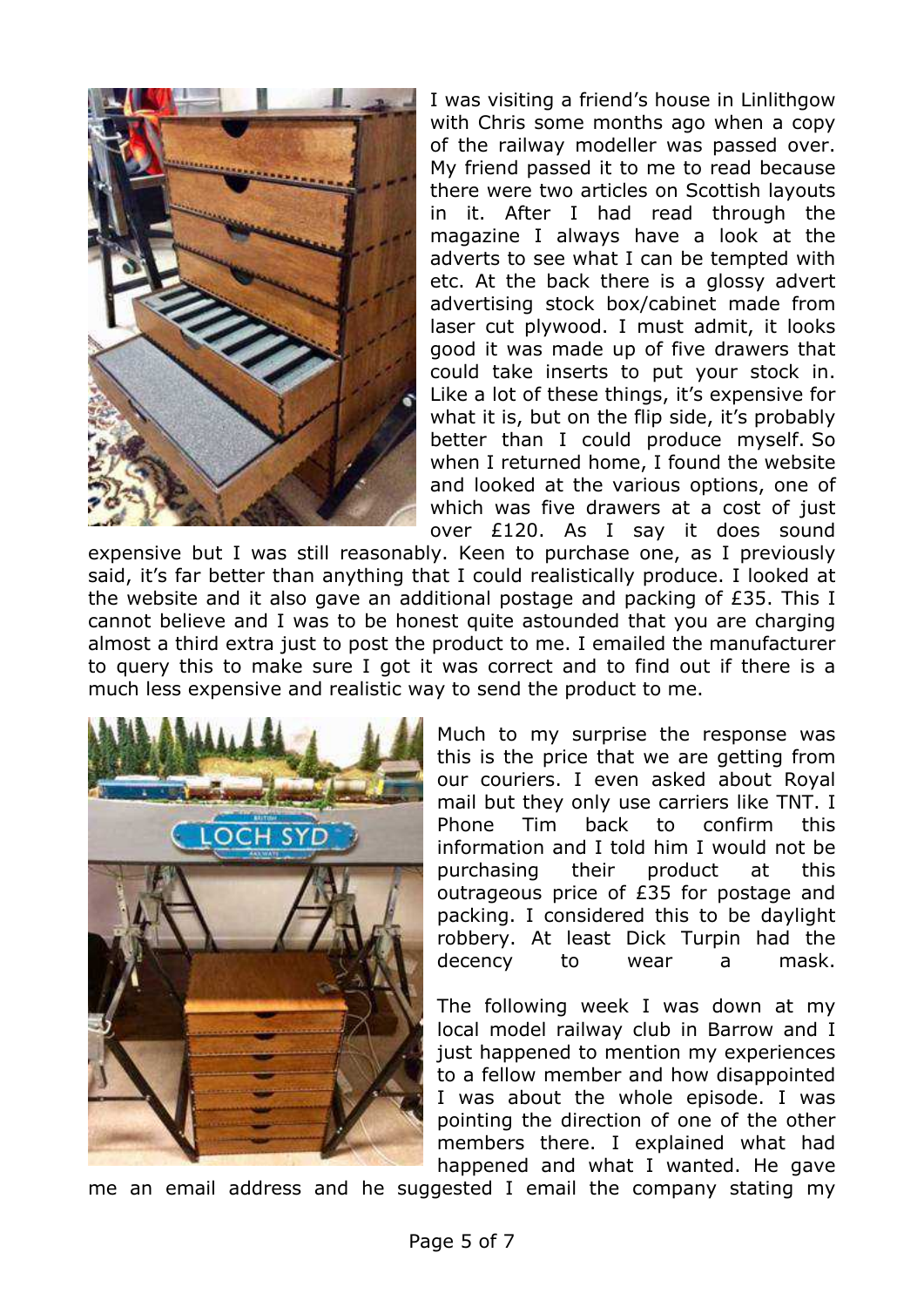requirements and they said they will get back to me. The following day someone from the company did ring me up and I explained what I wanted and we went through sizes, shapes and I told them that I would pop in when I next passed industrial estate where this company was based on the outskirts of Barrow. I did the following week and I took a long one of my pre-bought foam inserts to show what I wanted and to use as a guide for measuring purposes. This importantly meant that the cabinet was made to measure the size of the inserts and no compromise was needed for the maximum amount of locomotives in each draw. Measurements were taken and I was asked how many drawers I wanted and they would get to work on it and get back to me.

After about six weeks I received an email with photographs of the proposed stock box and asking whether I wanted to glue it together or if I was happy for them to do it. I replied that I was happy for them to glue it together and thank them for all their hard work in producing the drawer unit. I collected the completed stock box unit the following week and also purchased a tin of Varnish and it received three coats of varnish and fitted the foam inverts.

I can say that I am extremely happy with what I have got and the price I got it for. The fact that I worked with a local firm to give me exactly the product I wanted for was satisfying. Apart from my locomotive boxes, I've got rid of 95% of everything else, my modelling room is neat and tidy and I have a nice smart stock box with all my locomotives and rolling stock under the layout. **Peter Mills.**

#### **Interurban Railways.**



The connotation Interurban Railway may be a term not familiar to some but to explain, an Interurban Railway could best be described as a fusion between a street tramway and a full sized railway. The generally larger Interurban cars would share street tracks with the streetcars (or trams) and on reaching city limits entered their own trackage where greater speeds could then be achieved on their own private right of way.

Interurban railways were not common in the UK. Their greatest success was in the USA, especially in the Mid Western states. Canada (where they are known as Radial Railways), and Mexico and Cuba were also some countries that had some extensive networks as well. Unfortunately Interurban Railways are now almost extinct due to the inevitable onslaught of the personal automobile.

It's not all bad news though. Some Interurban systems still exist nearby, most notably the Manx Electric Railway in the Isle of Man. However the MER never quite reached its ultimate aspiration of extending to Douglas Ferry Terminal by